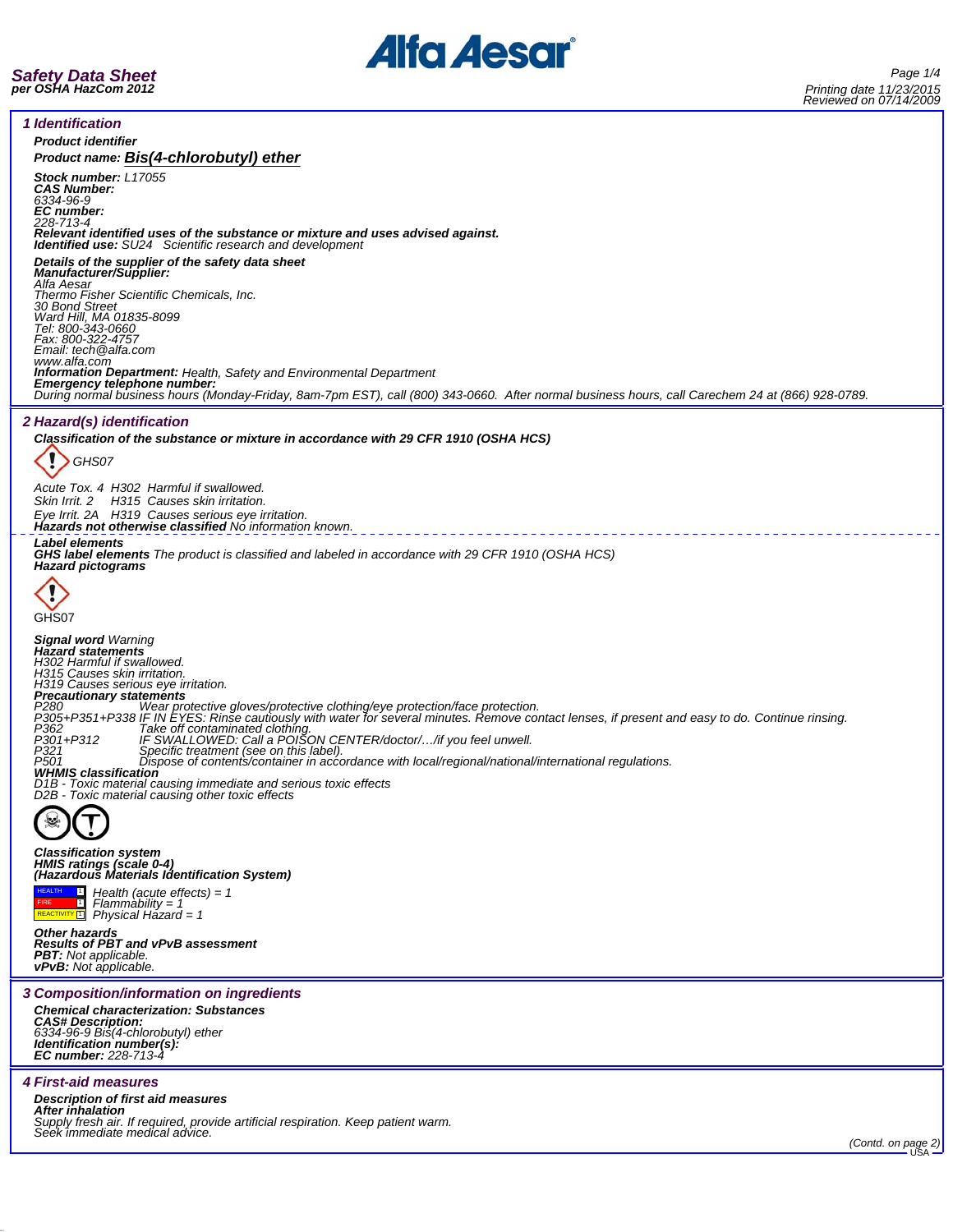## *Product name: Bis(4-chlorobutyl) ether*

*(Contd. of page 1)*

**After skin contact**<br>Immediately wash with water and soap and rinse thoroughly.<br>Seek immediate medical advice.<br>After eye contact Rinse opened eye for several minutes under running water. Then consult a doctor.<br>After swallo

Information for doctor<br>Most important symptoms and effects, both acute and delayed No further relevant information available.<br>Indication of any immediate medical attention and special treatment needed No further relevant i

### *5 Fire-fighting measures*

**Extinguishing media**<br>**Suitable extinguishing agents** Carbon dioxide, extinguishing powder or water spray. Fight larger fires with water spray or alcohol resistant foam.<br>**Special hazards arising from the substance or mixtu** *If this product is involved in a fire, the following can be released: Carbon monoxide and carbon dioxide Hydrogen chloride (HCl) Advice for firefighters*

*Protective equipment: Wear self-contained respirator.*

*Wear fully protective impervious suit.*

#### *6 Accidental release measures*

#### *Personal precautions, protective equipment and emergency procedures*

*Wear protective equipment. Keep unprotected persons away. Ensure adequate ventilation*

*Environmental precautions: Do not allow material to be released to the environment without proper governmental permits. Methods and material for containment and cleaning up:*

Absorb with liquid-binding material (sand, diatomite, acid binders, universal binders, sawdust).<br>Dispose of contaminated material as waste according to section 13.<br>Ensure adequate ventilation.

**Prevention of secondary hazards:** No special measures required.<br>**Reference to other sections**<br>See Section 7 for information on safe handling<br>See Section 8 for information on personal protection equipment.<br>See Section 13 f

#### *7 Handling and storage*

*Handling Precautions for safe handling Keep container tightly sealed. Store in cool, dry place in tightly closed containers. Ensure good ventilation at the workplace. Information about protection against explosions and fires: No information known. Conditions for safe storage, including any incompatibilities* Storage<br>Requirements to be met by storerooms and receptacles: No special requirements.<br>Information about storage in one common storage facility: Store away from oxidizing agents.<br>Further information about storage condition *Keep container tightly sealed. Store in cool, dry conditions in well sealed containers. Specific end use(s) No further relevant information available. 8 Exposure controls/personal protection Additional information about design of technical systems: Properly operating chemical fume hood designed for hazardous chemicals and having an average face velocity of at least 100 feet per minute. Control parameters Components with limit values that require monitoring at the workplace: Not required. Additional information: No data* Exposure controls<br>Personal protective equipment<br>General protective and hygienic measures<br>The usual precautionary measures for handling chemicals should be followed.<br>The usual precautionary measures for handling chemicals s Avoid contact with the eyes and skin.<br>Maintain an ergonomically appropriate working environment.<br>**Breathing equipment:** Use suitable respirator when high concentrations are present.<br>**Protection of hands:** 

*Impervious gloves*

mpor voca gives prior to each use for their proper condition.<br>The selection of suitable gloves not only depends on the material, but also on quality. Quality will vary from manufacturer to manufacturer.<br>The selection of su

*Penetration time of glove material (in minutes) Not determined Eye protection: Safety glasses Body protection: Protective work clothing.*

*9 Physical and chemical properties*

| Information on basic physical and chemical properties<br><b>General Information</b> |                                                          |  |  |
|-------------------------------------------------------------------------------------|----------------------------------------------------------|--|--|
| Appearance:<br>Form:<br>Color:<br>Odor:<br><b>Odor threshold:</b>                   | Liquid<br>Colorless<br>Not determined<br>Not determined. |  |  |
| pH-value:                                                                           | Not determined.                                          |  |  |
|                                                                                     |                                                          |  |  |

*(Contd. on page 3)* USA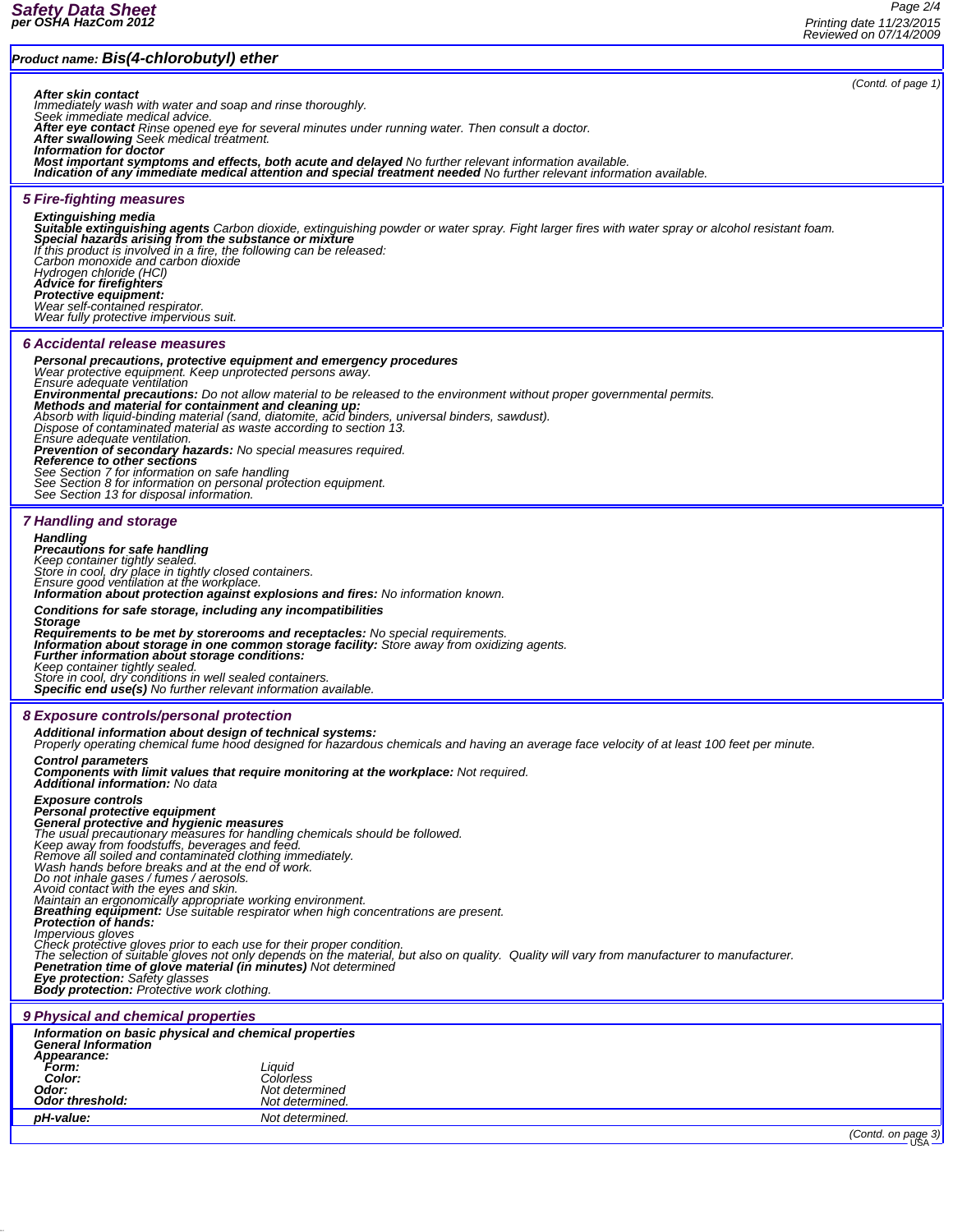# *Product name: Bis(4-chlorobutyl) ether*

*Page 3/4 Printing date 11/23/2015 Reviewed on 07/14/2009*

|                                                                                                                                 | Product name: DIS(4-CHIOTODUTYI) ether                                                                                                                                                                          |                                                                                                                                                                                                          |                    |
|---------------------------------------------------------------------------------------------------------------------------------|-----------------------------------------------------------------------------------------------------------------------------------------------------------------------------------------------------------------|----------------------------------------------------------------------------------------------------------------------------------------------------------------------------------------------------------|--------------------|
|                                                                                                                                 |                                                                                                                                                                                                                 |                                                                                                                                                                                                          | (Contd. of page 2) |
|                                                                                                                                 | <b>Change in condition</b><br><b>Melting point/Melting range:</b><br>Boiling point/Boiling range:                                                                                                               | Not determined<br>129-131 °C (264-268 °F) (10 mmHg)                                                                                                                                                      |                    |
|                                                                                                                                 | Sublimation temperature / start:                                                                                                                                                                                | Not determined                                                                                                                                                                                           |                    |
|                                                                                                                                 | <b>Flash point:</b>                                                                                                                                                                                             | Not determined                                                                                                                                                                                           |                    |
|                                                                                                                                 | Flammability (solid, gaseous)<br>Ignition temperature:                                                                                                                                                          | Not determined.<br>Not determined                                                                                                                                                                        |                    |
|                                                                                                                                 | Decomposition temperature:                                                                                                                                                                                      | Not determined                                                                                                                                                                                           |                    |
|                                                                                                                                 | Auto igniting:                                                                                                                                                                                                  | Not determined.                                                                                                                                                                                          |                    |
|                                                                                                                                 | Danger of explosion:<br><b>Explosion limits:</b>                                                                                                                                                                | Product does not present an explosion hazard.                                                                                                                                                            |                    |
|                                                                                                                                 | Lower:                                                                                                                                                                                                          | Not determined                                                                                                                                                                                           |                    |
|                                                                                                                                 | <b>Upper:</b>                                                                                                                                                                                                   | Not determined                                                                                                                                                                                           |                    |
|                                                                                                                                 | Vapor pressure:<br>Density at 20 $°C$ (68 $°F$ ):                                                                                                                                                               | Not determined<br>1.081 g/cm <sup>3</sup> (9.021 lbs/gal)                                                                                                                                                |                    |
|                                                                                                                                 | <b>Relative density</b>                                                                                                                                                                                         | Not determined.                                                                                                                                                                                          |                    |
|                                                                                                                                 | Vapor density<br><b>Evaporation rate</b>                                                                                                                                                                        | Not determined.<br>Not determined.                                                                                                                                                                       |                    |
|                                                                                                                                 | Solubility in / Miscibility with                                                                                                                                                                                |                                                                                                                                                                                                          |                    |
|                                                                                                                                 | Water:<br><b>Partition coefficient (n-octanol/water):</b> Not determined.                                                                                                                                       | Not miscible or difficult to mix                                                                                                                                                                         |                    |
|                                                                                                                                 | Viscosity:                                                                                                                                                                                                      |                                                                                                                                                                                                          |                    |
|                                                                                                                                 | dynamic:<br>kinematic:                                                                                                                                                                                          | Not determined.<br>Not determined.                                                                                                                                                                       |                    |
|                                                                                                                                 | <b>Other information</b>                                                                                                                                                                                        | No further relevant information available.                                                                                                                                                               |                    |
|                                                                                                                                 |                                                                                                                                                                                                                 |                                                                                                                                                                                                          |                    |
|                                                                                                                                 | <b>10 Stability and reactivity</b>                                                                                                                                                                              |                                                                                                                                                                                                          |                    |
|                                                                                                                                 | Reactivity No information known.                                                                                                                                                                                |                                                                                                                                                                                                          |                    |
|                                                                                                                                 |                                                                                                                                                                                                                 | Chemical stability Stable under recommended storage conditions.<br>Thermal decomposition / conditions to be avoided: Decomposition will not occur if used and stored according to specifications.        |                    |
|                                                                                                                                 | Possibility of hazardous reactions No dangerous reactions known                                                                                                                                                 |                                                                                                                                                                                                          |                    |
|                                                                                                                                 | <b>Conditions to avoid</b> No further relevant information available.<br><b>Incompatible materials: Oxidizing agents</b>                                                                                        |                                                                                                                                                                                                          |                    |
|                                                                                                                                 | Hazardous decomposition products:                                                                                                                                                                               |                                                                                                                                                                                                          |                    |
|                                                                                                                                 | Carbon monoxide and carbon dioxide                                                                                                                                                                              |                                                                                                                                                                                                          |                    |
|                                                                                                                                 | Hydrogen chloride (HCl)                                                                                                                                                                                         |                                                                                                                                                                                                          |                    |
|                                                                                                                                 | 11 Toxicological information                                                                                                                                                                                    |                                                                                                                                                                                                          |                    |
|                                                                                                                                 | Information on toxicological effects                                                                                                                                                                            |                                                                                                                                                                                                          |                    |
|                                                                                                                                 | <b>Acute toxicity:</b> Toxic if swallowed.                                                                                                                                                                      |                                                                                                                                                                                                          |                    |
|                                                                                                                                 | LD/LC50 values that are relevant for classification:<br>Oral LD50 1210 mg/kg (mouse)                                                                                                                            |                                                                                                                                                                                                          |                    |
|                                                                                                                                 | Skin irritation or corrosion: Causes skin irritation.                                                                                                                                                           |                                                                                                                                                                                                          |                    |
|                                                                                                                                 | Eye irritation or corrosion: Causes serious eye irritation.                                                                                                                                                     |                                                                                                                                                                                                          |                    |
|                                                                                                                                 | Sensitization: No sensitizing effects known.<br>Germ cell mutagenicity: No effects known.                                                                                                                       |                                                                                                                                                                                                          |                    |
|                                                                                                                                 |                                                                                                                                                                                                                 | Carcinogenicity: No classification data on carcinogenic properties of this material is available from the EPA, IARC, NTP, OSHA or ACGIH.                                                                 |                    |
| <b>Reproductive toxicity:</b> No effects known.<br>Specific target organ system toxicity - repeated exposure: No effects known. |                                                                                                                                                                                                                 |                                                                                                                                                                                                          |                    |
|                                                                                                                                 | Specific target organ system toxicity - single exposure: No effects known.                                                                                                                                      |                                                                                                                                                                                                          |                    |
|                                                                                                                                 | <b>Aspiration hazard:</b> No effects known.<br>Subacute to chronic toxicity: No effects known.                                                                                                                  |                                                                                                                                                                                                          |                    |
|                                                                                                                                 |                                                                                                                                                                                                                 | Additional toxicological information: To the best of our knowledge the acute and chronic toxicity of this substance is not fully known.                                                                  |                    |
|                                                                                                                                 | <b>12 Ecological information</b>                                                                                                                                                                                |                                                                                                                                                                                                          |                    |
|                                                                                                                                 |                                                                                                                                                                                                                 |                                                                                                                                                                                                          |                    |
|                                                                                                                                 | <b>Toxicity</b><br>Aquatic toxicity: No further relevant information available.                                                                                                                                 |                                                                                                                                                                                                          |                    |
|                                                                                                                                 |                                                                                                                                                                                                                 |                                                                                                                                                                                                          |                    |
|                                                                                                                                 | Persistence and degradability No further relevant information available.<br>Bioaccumulative potential No further relevant information available.<br>Mobility in soil No further relevant information available. |                                                                                                                                                                                                          |                    |
|                                                                                                                                 | Additional ecological information:                                                                                                                                                                              |                                                                                                                                                                                                          |                    |
|                                                                                                                                 | General notes:                                                                                                                                                                                                  |                                                                                                                                                                                                          |                    |
|                                                                                                                                 |                                                                                                                                                                                                                 | Do not allow material to be released to the environment without proper governmental permits.<br>Do not allow undiluted product or large quantities to reach ground water, water course or sewage system. |                    |
|                                                                                                                                 | Avoid transfer into the environment.<br><b>Results of PBT and vPvB assessment</b>                                                                                                                               |                                                                                                                                                                                                          |                    |
|                                                                                                                                 | <b>PBT:</b> Not applicable.                                                                                                                                                                                     |                                                                                                                                                                                                          |                    |
|                                                                                                                                 | vPvB: Not applicable.<br>Other adverse effects No further relevant information available.                                                                                                                       |                                                                                                                                                                                                          |                    |
|                                                                                                                                 |                                                                                                                                                                                                                 |                                                                                                                                                                                                          |                    |
|                                                                                                                                 | <b>13 Disposal considerations</b>                                                                                                                                                                               |                                                                                                                                                                                                          |                    |
|                                                                                                                                 | Waste treatment methods                                                                                                                                                                                         |                                                                                                                                                                                                          |                    |
|                                                                                                                                 | Uncleaned packagings:                                                                                                                                                                                           | <b>Recommendation</b> Consult state, local or national regulations to ensure proper disposal.                                                                                                            |                    |
|                                                                                                                                 | <b>Recommendation:</b> Disposal must be made according to official regulations.                                                                                                                                 |                                                                                                                                                                                                          |                    |
|                                                                                                                                 | <b>14 Transport information</b>                                                                                                                                                                                 |                                                                                                                                                                                                          |                    |
|                                                                                                                                 | Not a hazardous material for transportation.                                                                                                                                                                    |                                                                                                                                                                                                          |                    |
|                                                                                                                                 | <b>UN-Number</b>                                                                                                                                                                                                |                                                                                                                                                                                                          |                    |
|                                                                                                                                 | DOT, IMDG, IATA                                                                                                                                                                                                 | None                                                                                                                                                                                                     |                    |
|                                                                                                                                 | UN proper shipping name<br>DOT, IMDG, IATA                                                                                                                                                                      | None                                                                                                                                                                                                     |                    |
|                                                                                                                                 |                                                                                                                                                                                                                 |                                                                                                                                                                                                          | (Contd. on page 4) |
|                                                                                                                                 |                                                                                                                                                                                                                 |                                                                                                                                                                                                          |                    |